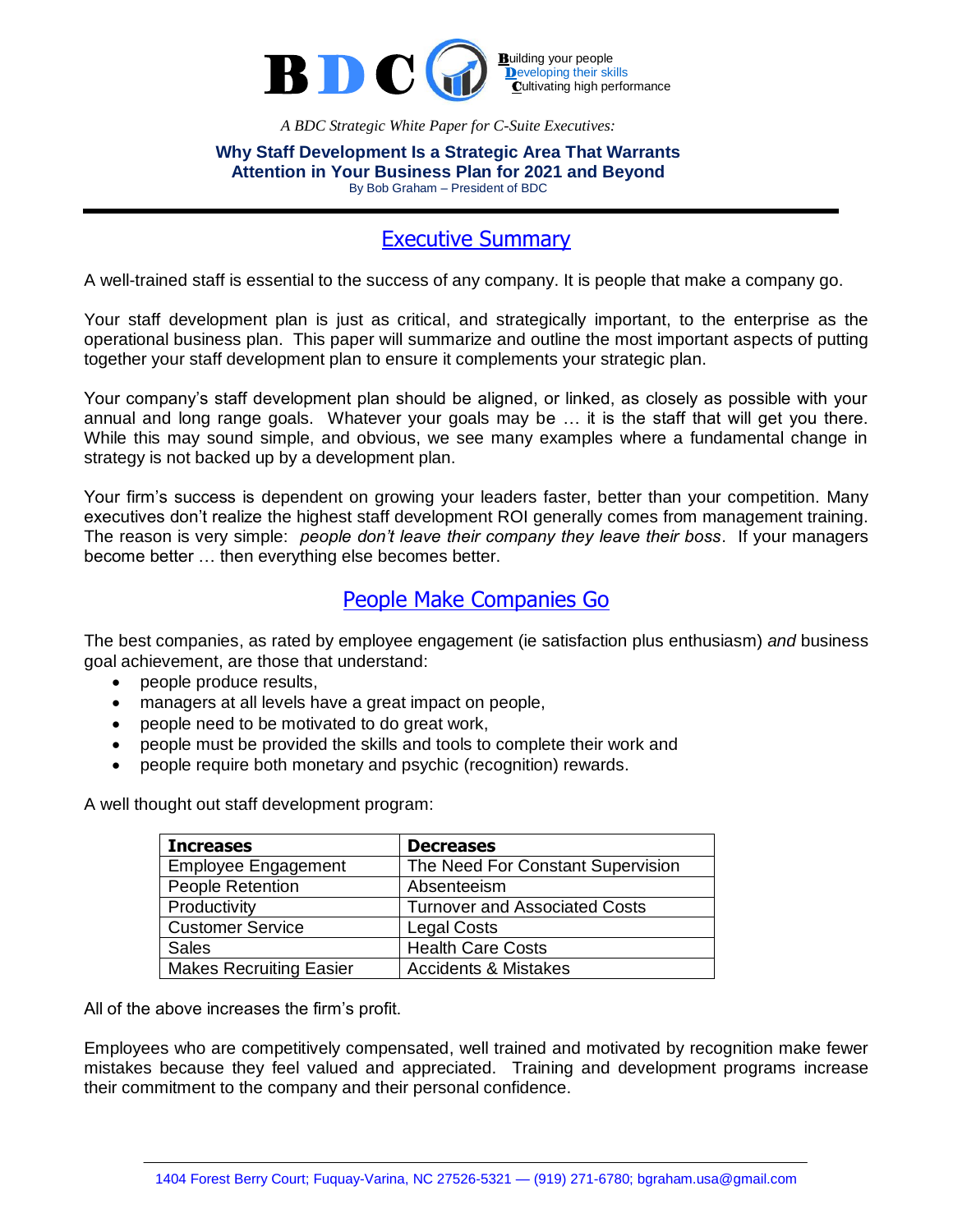Millennials have now become the largest generation in the workforce in the USA. They especially value recognition and development opportunities leading to advancement; two areas we must pay close attention to or they will seek those benefits elsewhere. This excerpt, from an article by Arthur Wilson - Marketing Manager at Workstars, is a good summary of these two areas.

*"Timely and regular recognition - Millennials are the generation that requires the most regular positive feedback from colleagues and management, even more so than Gen Zers. This age group is also the most likely to jump ship and find new employment should they feel that their efforts are underappreciated, of which 76% according to research from Office Team would be on the hunt for a new job.*

*A study from the [Incentive Research Foundation](https://theirf.org/research/reward-presentation-and-attraction-a-biometric-experiment/2348/) found that the preferred form of recognition for millennials is peer-to-peer, whilst the least preferred way to be recognized was in private.*

*Ability to learn and rise through the ranks - A comprehensive study from [Docebo](https://institute.franklin.edu/sites/default/files/Docebo-Millennials-Workplace-EN.pdf) entitled Millennials in the Workplace found that opportunities for career progression were the most important aspect that can make an organization an attractive employer, with over half of those asked listing it as their number one factor when considering a new job.*

*Further research from Gallup confirmed this, finding that 87% of millennials had expressed that professional growth and development opportunities were among their top priorities. But it's not all about career progression without the ability to learn the skills required to make a successful step-up within an organization. Further research from Docebo has found that [nearly half](https://www.docebo.com/press/docebo-workplace-survey-report/) the millennials they asked would quit a job if it didn't provide learning opportunities.*

*And whilst [32% of millennials](https://www.comparably.com/blog/study-what-millennials-want/) rank career advancement opportunities as the most important factor about their work, besides pay, that doesn't necessarily mean this age group are ready to jump ship as soon as a better opportunity and loftier job title at another company come along. In fact, a study commissioned by [Bridge](https://www.instructure.com/bridge/news/press-releases/millennials-are-most-likely-stay-loyal-jobs-development-opportunities?newhome=bridge) has found that 90% of millennials want to grow their careers with their current companies – it just requires training and personal development opportunities to be available."*

*"90% of millennials want to grow their careers with their current companies – it just requires training and personal development opportunities to be available"*

A friend of mine told me that the most important and valuable assets of his company walk out the door every night from 5:00 PM - 6:00 PM. What he was really telling me is that it's the people that make the company succeed. I found his statement very interesting because this was a manufacturing company that uses sophisticated equipment able to machine very unique products with tolerances of 1/10,000 of an inch; on-demand. His people are more important to him than the incredible machines.

When management communicates clearly to the staff that they are valuable; the staff will create a competitive advantage and point of difference. Competitors may have the same equipment or machinery, and maybe the same processes, but what they don't have  $-$  and can't copy  $-$  is your people.

How does management communicate to people that they are valuable? In two primary ways:

- recognize their accomplishments and
- invest in their professional and personal development.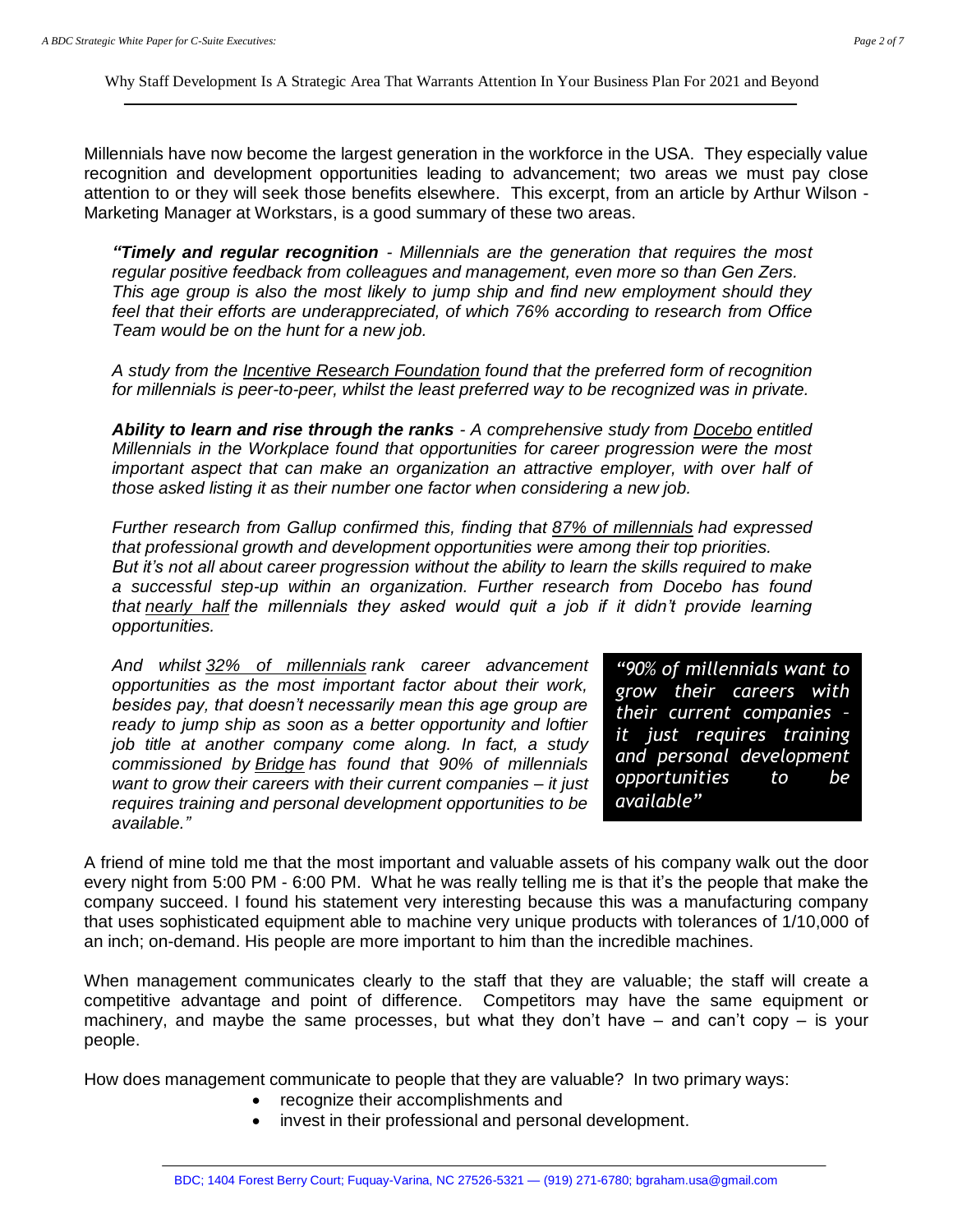They will respond by seeking additional avenues to build value in themselves and therefore the company.

On the other hand, if management views their people as "machine operators" it is unlikely the people will help establish a point of difference or competitive advantage. They will act as the machines you treat them as.

I had an interview with a company CEO several years ago. The CEO told me he had two types of employees: highly paid pains-in-the butt and low paid pains-in-the butt. With that attitude it is not surprising that turnover was very high, morale very low and productivity an issue. I chose not to accept an engagement from him. The company went bankrupt and dissolved about two-years later.

The point is no matter how good your machines are, or your intellectual property, or your customer base, or your geographic dominance … without people who are properly trained and motivated your company cannot achieve its full potential.

### Staff Development Must Be Consistent With Long Range Goals

Your company's staff development plan should be aligned, or linked, as closely as possible with your annual and long range goals. Whatever your goals may be … it is the staff that will get you there. While this may sound simple, and obvious, we see many examples where a fundamental change in strategy is not backed up by a development plan. Or development programs are executed simply because there are government funds available, regardless of whether or not the development programs are consistent with the long range plan.

#### Let's look at one example:

The company's overall strategy is to grow revenue 7% per year for the next 3-years. To support this growth strategy the company will, ideally, know who (at each level) needs to develop which particular skills and when they will need to apply those skills over the next couple of years. While this sounds terribly complicated, it really isn't.

Your division and department heads should be able to prepare a development plan for their area which can then be reviewed for consistency with the overall corporate goals and other appropriate criteria you decide. When all division and departments are combined they comprise the preliminary corporate development plan.

*"each element of the staff development plan should help prepare the company's people to achieve the stated goal otherwise you are wasting your people's time and your company's money"*

In this example plan, the company has identified three associates

planned to be promoted to the rank of VP/ Division Head in the next 24-months. We know that VP/Division Heads are managers of managers so we can plan to have each of the three complete a program that is one step above standard management training to develop them as coaches. There may be professional or technical training/certification requirements that must be met as well.

What I just described is fairly common. It matters not if it is a family owned business (such as a local general contractor, HVAC company, engineering firm) or a large entity like Procter & Gamble.

Another example from the mythical company is that part of the strategy to grow 7% is to open one new market or introduce one new product line every other year. If the company is going to expand to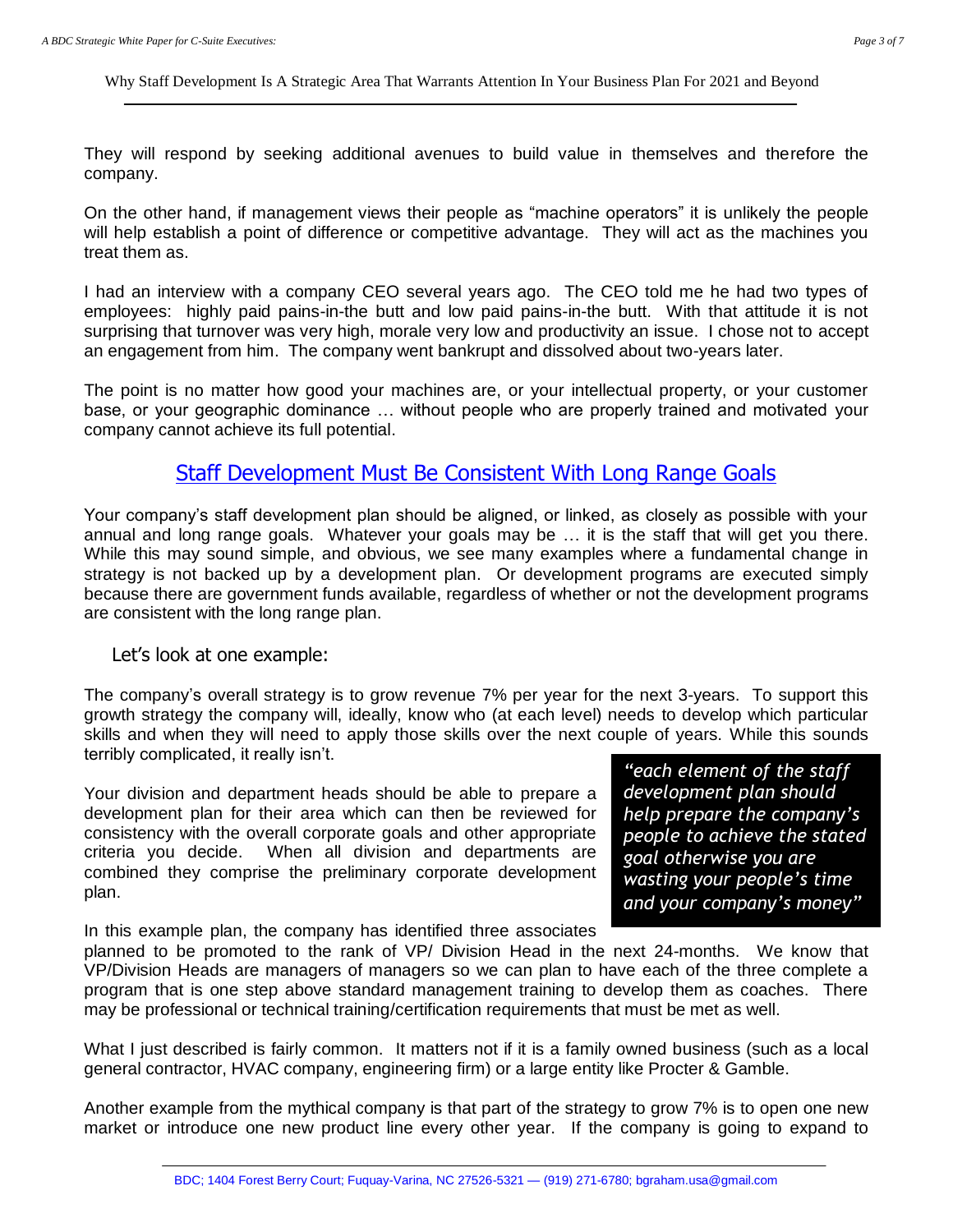Florida, and Florida requires certain types of licensure, then the appropriate people must receive the technical training to become licensed in that geography.

The key point here is that your staff development plan must support your annual and long range goals. Said another way, each element of the staff development plan should help prepare the company's people to achieve the stated goal … otherwise you are wasting your people's time and your company's money. Ask yourself, is your current staff development plan focused on the right areas to be consistent with, and supportive of, long-range goals?

## Types of Development & ROI

An economist will tell you that all investments should be looked at for their ROI. Staff development is much harder to quantify than machine throughput but it should still be examined under the ROI lens.

Most executives don't realize that generally the highest return on investment comes from management training. The reason is very simple: *people don't leave their company they leave their boss*. If your managers become better … then everything else becomes better.

Without getting too much into the weeds, let us review the general types of staff development, their benefits, ROI and possible alternatives.

| <b>Type</b>            | <b>Why Invest</b>                                                                                                                                                                                                                                                                | <b>ROI</b>                                                                                                                                                                                                                                                                                            | <b>Alternative</b>                                                                                                                                                                                                                                                                                                                                                |
|------------------------|----------------------------------------------------------------------------------------------------------------------------------------------------------------------------------------------------------------------------------------------------------------------------------|-------------------------------------------------------------------------------------------------------------------------------------------------------------------------------------------------------------------------------------------------------------------------------------------------------|-------------------------------------------------------------------------------------------------------------------------------------------------------------------------------------------------------------------------------------------------------------------------------------------------------------------------------------------------------------------|
| Management<br>Training | things<br>Managers<br>get<br>done<br>through people and need to<br>receive training in the skills and<br>techniques to do so.<br>There are several levels<br>of<br>management<br>training<br>that<br>correspond to levels in the<br>company.                                     | The highest ROI of all<br>Managers at all<br>types.<br>levels have a great impact<br>employee's<br>attitude<br>on<br>and productivity.<br>Skilled<br>managers<br>and<br>reward<br>encourage<br>their people<br>in<br>many<br>different ways.<br>Poor managers cause low<br>productivity and turnover. | Only one and it's not very<br>good: hire, from outside the<br>company, only people with<br>skills<br>demonstrated<br>οf<br>Check<br>managing others.<br>references very carefully and<br>seek opinions from industry<br>sources prior to hiring.<br>Accept "ramp-up" time of 9-36<br>months pending complexity of<br>current situation, company<br>politics, etc. |
| Personal/Life          | Your people will place high value<br>on this.<br>Examples:<br><b>Stress</b><br>Management,<br>Personal<br>Finances, Wellness tips, etc.<br>The best companies include this<br>in their development plans.                                                                        | Very high. Right below<br>Management Training.<br>Your people will know you<br>really care about them<br>when you do this. It may<br>also lower your healthcare<br>costs.                                                                                                                             | None<br>This area is often overlooked<br>From our<br>by companies.<br>that<br>research<br>know<br>we<br>employees place high value<br>on programs designed to<br>improve their personal life.<br>They generally are not as<br>costly as some of the other<br>programs listed here.                                                                                |
| Technical<br>Training  | People need the tools and skills<br>to do their jobs.<br>Technical<br>covers many areas. This could<br>be as simple as learning how to<br>software<br>new<br>use<br>or<br>as<br>complicated as calculating the<br>bank of an interstate highway as<br>it goes around a 70° turn. | Also very high, but below<br>Management Training.<br>This is an important area<br>for most of your people.<br>They want to do a good<br>job.                                                                                                                                                          | For many types of technical<br>training there really is no<br>alternative.<br>hire<br>For others you<br>can<br>who<br>already<br>someone<br>is<br>trained.                                                                                                                                                                                                        |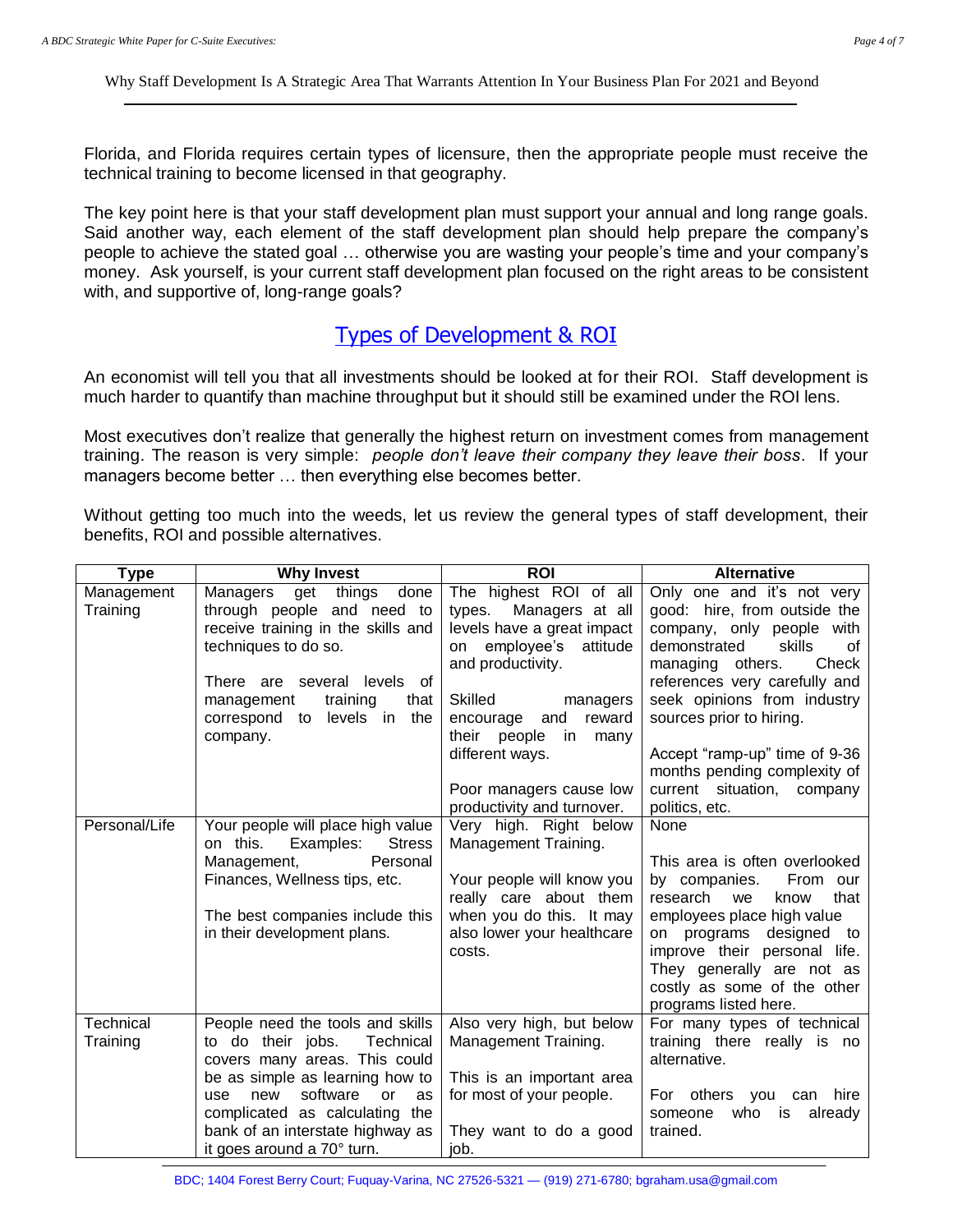| <b>Type</b>              | <b>Why Invest</b>                                                                                                                                                                    | <b>ROI</b>                                                                                                                                  | <b>Alternative</b>                                                                                                                                                                                           |
|--------------------------|--------------------------------------------------------------------------------------------------------------------------------------------------------------------------------------|---------------------------------------------------------------------------------------------------------------------------------------------|--------------------------------------------------------------------------------------------------------------------------------------------------------------------------------------------------------------|
| Productivity<br>Training | This is really a highly specialized<br>subset of Technical Training. I<br>mention it separately because it<br>has great ROI.                                                         | <b>ROI</b><br>The<br>is<br>usually<br>immediate. The challenge<br>is to maintain the new<br>higher level of productivity<br>and improve it. | Really none, but I suppose<br>you could buy everyone a<br>book to read and hope they<br>do so.                                                                                                               |
| Professional<br>Training | Usually required to be licensed<br>particular<br>trade in a<br>a<br>in.<br>particular region.                                                                                        | Without the license you<br>won't be able to offer this<br>service in this area.                                                             | Hire<br>licensed<br>people<br>but<br>check by requiring them to<br>complete a practical test prior<br>to receiving an offer.<br>This<br>should be done at all levels<br>for all trades from Welder to<br>MD. |
| Safety<br>Training       | This is usually required<br>by a<br>credentialing<br>body,<br>vour<br>insurance company or both.                                                                                     | this<br>Because<br>prevents<br>accidents, downtime and<br><b>ROI</b><br><b>lawsuits</b><br>the<br>is.<br>significant.                       | None.                                                                                                                                                                                                        |
| Compliance<br>Training   | In my view this area helps you<br>comply with various government<br>laws/mandates and helps keep<br>you out of court. Examples are<br>sexual harassment, war words<br>and diversity. | In today's<br>society<br>you<br>have<br>to<br>need<br>some<br>awareness level of this by<br>at least the department<br>heads.               | None.                                                                                                                                                                                                        |

## Increasing Your Staff Development ROI

It is a truism, at all levels, that if the boss doesn't care … no one else does. The boss in this case means the highest level that interacts with the staff undergoing the training. For larger companies this means Division President, SVP (or whatever title you may call them), for all others this is the President-Owner-CEO and possibly COO. If the boss cares, and is involved in some way in the training, however small, the ROI increases.

Involvement may be as simple as delivering some encouraging comments at the beginning of a program, sending an note/email to all participants at the start of a program, attending graduation and when appropriate, ie management training, attending some, if not all, sessions.

Here is a great ROI example that I experienced with a Fortune 500 client.

I was conducting a multi-session management training program for managers who supervised 7-10 department heads who in turn supervised roughly 20 employees each. The Division President, two levels above the managers enrolled in the program I was delivering, sent them all a note the week of the program's start expressing his confidence in them and importance of the training. Separately he told me to give his admin person the attendance sheet as we began the first session.

The two managers who were late got a call from their boss' boss wanting to know where they were. Needless to say the word got out and no one was late again. He also asked me to send him copies of the participant's action plans. After the first session he jotted a hand-written note on each one and sent it to the participant. The Division President told me six-months after the program that as best he could calculate it, the ROI was as high, if not higher, than any other program they had undertaken in the past several years.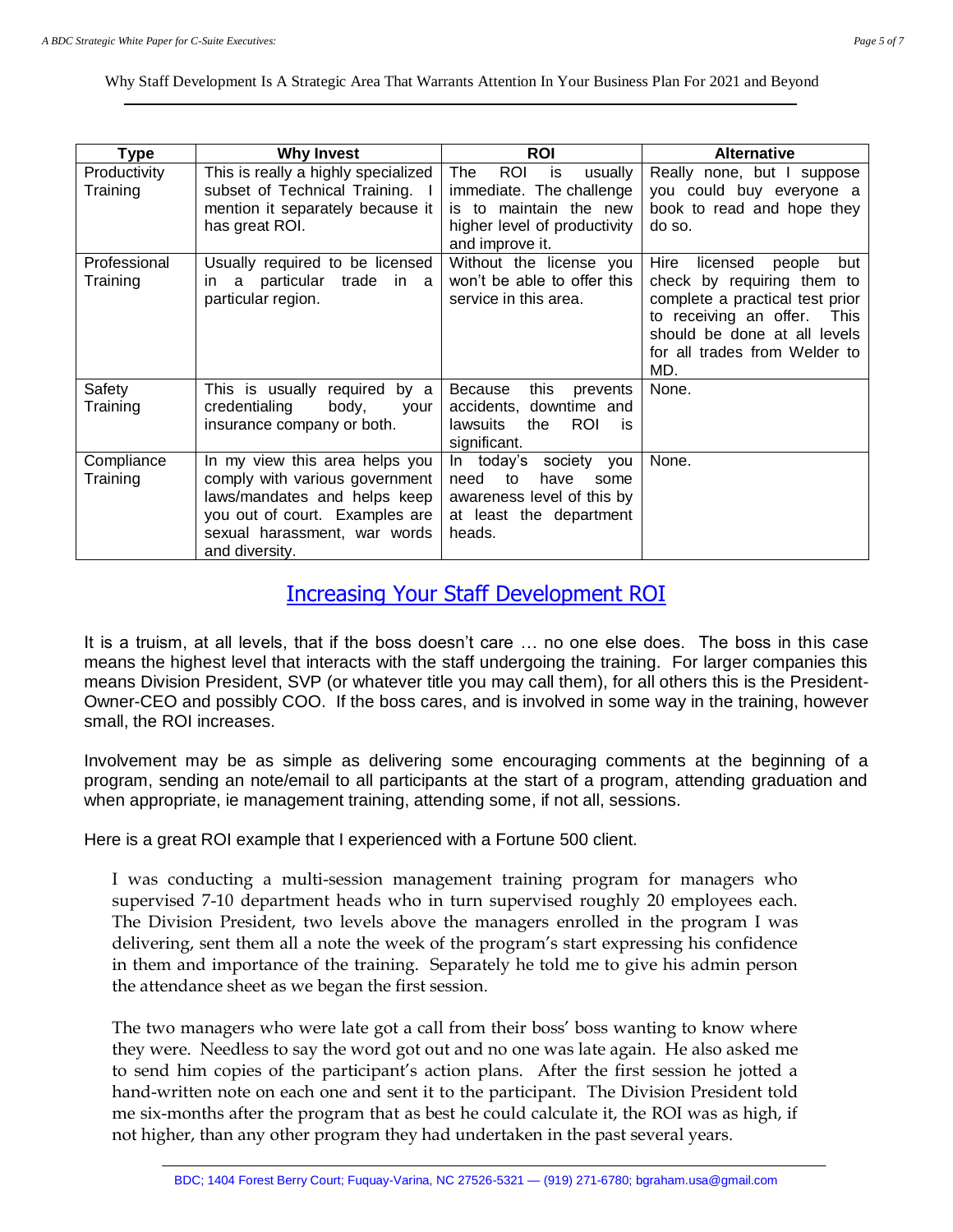Again, this time restated positively: when the boss cares … everyone does!

### How To Put The Staff Development Plan In Place

You can acquire the expertise and resources to do all your staff development in-house, outsource, or some combination of both. Almost all companies use the combination approach because they find that it is extremely expensive to hire employees with training skills who are also experts in all the above areas.

On the other hand, it makes total sense to acquire in-house expertise for those areas that are peculiar or particular to the company or industry. The key here is to be honest with yourself and understand that your in-house people can be very good in some of the basics as it relates to technical areas such as safety and compliance. Other than those, unless you have a lot of money or large staff with varied experience, you're probably better off to go outside for everything else.

I can tell you from personal experience, while working at Procter & Gamble and Coca-Cola, that we had in-house training for many things but utilized many outside organizations for those areas that required a certain expertise such as: management training, recognizing accomplishments, television commercial production, project management, consumer promotion, and the like.

#### **Budget**

There is a saying that has been attributed to Henry Ford, *"If you think the cost of training is expensive try not doing it."*

Here are several ways to plan your annual staff development budget:

#### 1) Predetermine staff development needs, estimate costs, and calculate the total.

As mentioned earlier, once the department heads identify what their department's developmental needs are, have them prioritize and recommend the investment needed. This calculation is not a formula but an estimate based on the needs of the organization. This is the preferred/recommended method.

#### 2) Use 1% to 3% of total yearly salary budget = Total Staff Development Budget

This calculation takes the total salary budget for the entire year and multiplies it by 1% to 3%. The 1% to 3% range allows you to adjust for company size, industry, or other organization specifics. You might also use a historical percentage and adjust. Let's use 2% for our staff development budget and look at payroll that is 30% of gross revenue. A \$10M company using this basic formula would invest \$60K  $($10M \times 30\% = $3M; $3M \times 2\% = $60K).$ 

This method ensures that the organization is strategically committed to the learning & development of employees and leadership.

#### 3) Industry specific \$ per employee X FTEs = Total Staff Development Budget

Calculating a staff development budget based on a reputable industry report is another way to benchmark against similar companies in size and industry. Use these reports to not only ensure that training and professional development investments and strategies are aligned with trends but also ensure competiveness within the talent market. According to the 2017 State of the Industry report from the Association for Talent Development, organizations spend an average of \$1,273 per employee for direct learning expenditures. A company with 50 full time equivalent employees (FTE) yields \$64K.